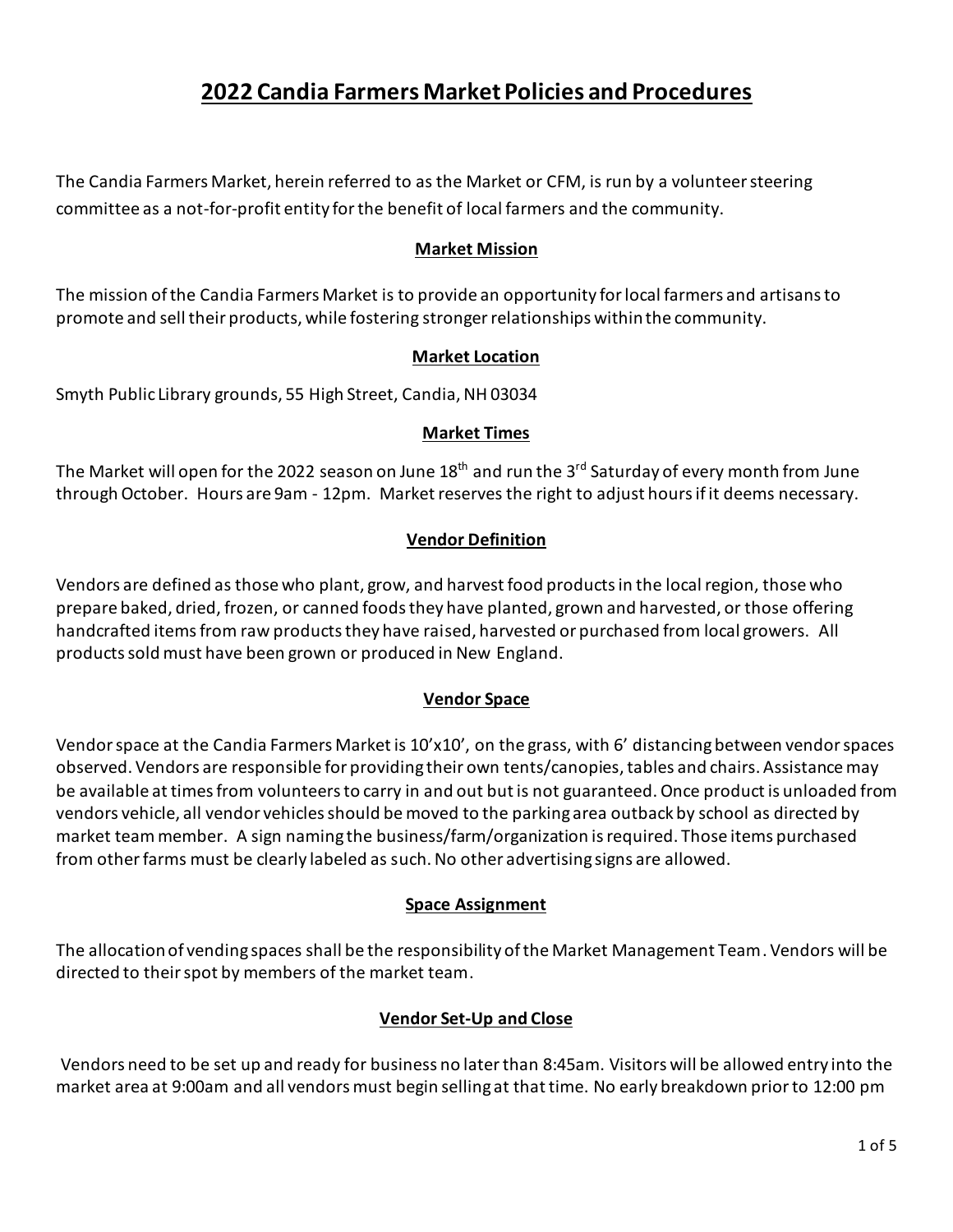will be allowed. If you have an emergency and are running late or will be unable to attend, you need to make every effort possible to contact a member of the Market Management Team.

# **Vendor Distribution**

A minimum of 60 % of the Farmers Market space is reserved for local farmers/growers, with no more than 20% of attending vendor space being allotted for prepared or baked products, and no more than 20% of attending vendors space being allotted for crafters/artisans. In all cases, preference is given to local vendors from Candia.

# **Licensing/Permits**

Each vendor is required to obtain their own state permitting and licensing as required by federal or state law. Please visi[t www.nh.gov/agric/index.htm](http://www.nh.gov/agric/index.htm) o[r www.dhhs.state.nh.us](http://www.dhhs.state.nh.us/)if you have any questions on regulations surrounding your products.

The Candia Farmers Market holds a permit from the Town of Candia to hold a market on town property. The Market will process vendor applications for town permitting as required per vendor. All permits, scale certifications, etc., should be displayed at vendor tables.

## **Allowable Items**

All items sold by a vendor must be listed on the application and will be approved or rejected on a *per-item* basis by the Candia Farmers Market management team.

## \* **Farm products grown by the vendor**:

fruits, vegetables, mushrooms, herbs, grains, legumes, nuts, eggs, honey and other bee products, maple syrup and other maple products, plants, cut flowers, livestock food products (including meat, milk, yogurt, cheese, and other dairy products) and wool.

Up to 30% of the produce sold by the vendor may be purchased from another local farm (not from a wholesaler or warehouse), with full disclosure to customers with a sign indicating where the produce was purchased.

## **\*Value-added farm products, made by the vendor from products grown by the vendor or purchased from another local farm:**

Any product processed by a grower from a farm product, such as baked goods, jams, jellies, canned vegetables, dried fruit, syrups, salsas, salad dressings, flours, smoked or canned meats, sausages, soap, lip balms and other forms of prepared products.

#### **\*Non-Farm product items, made by the vendor, such as, but not limited to**:

Ready to eat foods, healthy choice cookbooks and other pertinent garden related items.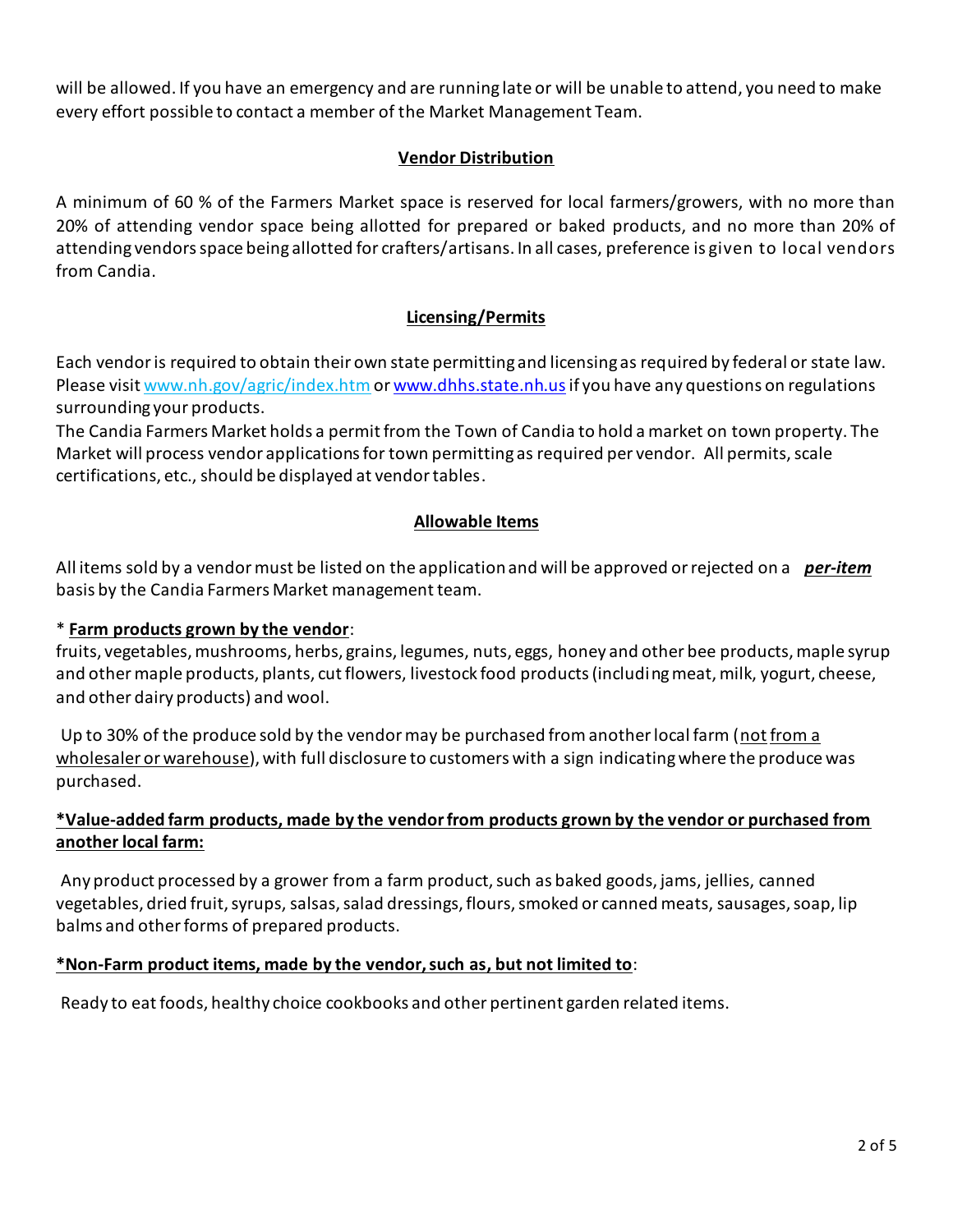## **Organic**

Produce cannot be advertised as "certified organic" unless it has been certified organic with the Department of Agriculture. A current organic certification must be attached to the vendor's application and properly displayed at the Market.

# **Non-Profits**

Non-profit organizations will be allowed on a space available basis, after all others are accommodated, providing they meet the above criteria for sales of original work and adhere to local sourcing. Non-profits may be admitted for dissemination of information or education purposes. There is no fee. No political party organizations are allowed.

## **Insurance**

The Candia Farmers Market has general liability coverage for the public to attend the Farmers Market. A certificate of individual coverage and product liability or a Waiver of Liability (available on Candia webpage) is required and is the responsibility of each individual vendor. Town of Candia to be named as additionally insured.

# **Emergency**

In the event of emergency, accident, or injury, the town of Candia has a 911 system. Please also notify a member of the management team staffing the Candia Agricultural Commission Table.

## **Non-adherence/Removal**

Any vendor determined to be in non-adherence to the rules and regulations of the CFM, infringes on the right of other vendors, or acts in a dangerous manner as determined by the market management team, will be removed for just cause and may only be reinstated after a written request and review by the Candia Farmers Market Committee. Any violation of any health laws, in connection with the production or marketing of the members' produce or goods, is prohibited.

## **Pets/Smoking**

No pets and no smoking will be allowed on the grounds of the Candia Farmers Market.

# **Code of Conduct**

Candia Farmers Market wants to ensure that all our transactions in this common meeting space we share are safe, transparent, and exceed expectations for all participants. We want to ensure that everyone that participates in our markets, including our customers and vendors, has a pleasant and rewarding experience.